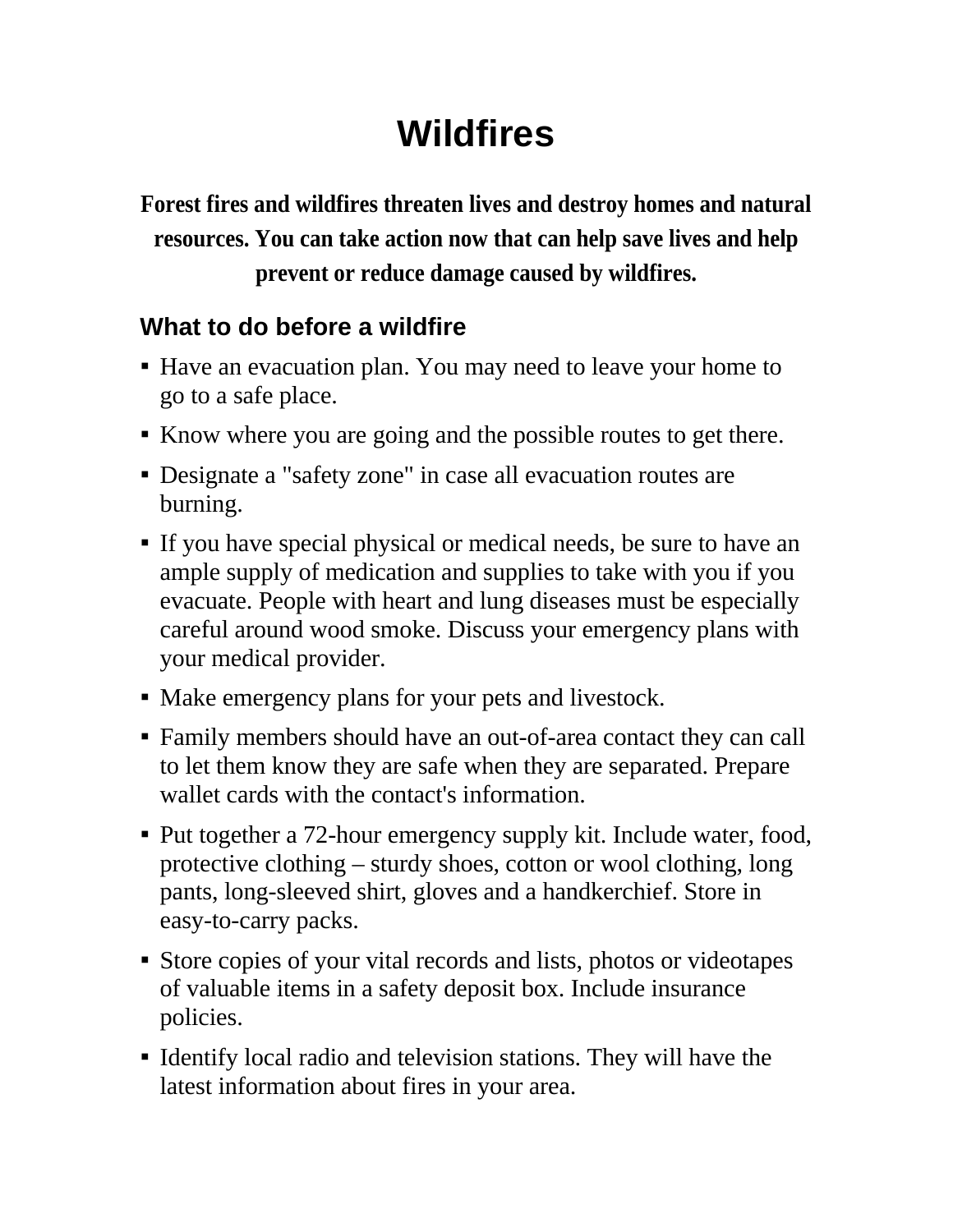- Prepare your home for a wildfire. Clearly mark all driveways with names/addresses. Remove firewood, shrubs and other combustibles away from the home. Call your local fire, forestry, or natural resources office, or go to www.firewise.org for more ideas on home design and landscaping.
- Talk to your neighbors about wildfire safety and working together during a wildfire.
- Always call your local fire department before burning. Be careful when cooking outdoors or using gas-powered equipment on dry, windy days.

## **When wildfire threatens**

- Remain calm. Listen to the radio and television for fire reports and evacuation information. Follow the advice given by authorities. (However, if you feel threatened, do not wait to leave.)
- Tell family and friends you may need to evacuate and let them know where you are going. Use your out-of-area contact card.
- Pre-load your car with emergency supplies, vital records and other valuables. Face your vehicle in the direction of escape. Keep pets confined nearby.
- Put on protective clothing to protect your body, face and lungs.
- Prepare a note to post at your home that tells when you left and where you are going.
- Set up a ladder, garden hoses and sprinklers on the roof. To conserve water, wait until the embers start falling.

## **If advised to evacuate, do so immediately**

- If there is time close all windows, vents and doors, and remove lightweight curtains.
- Shut off gas utilities.